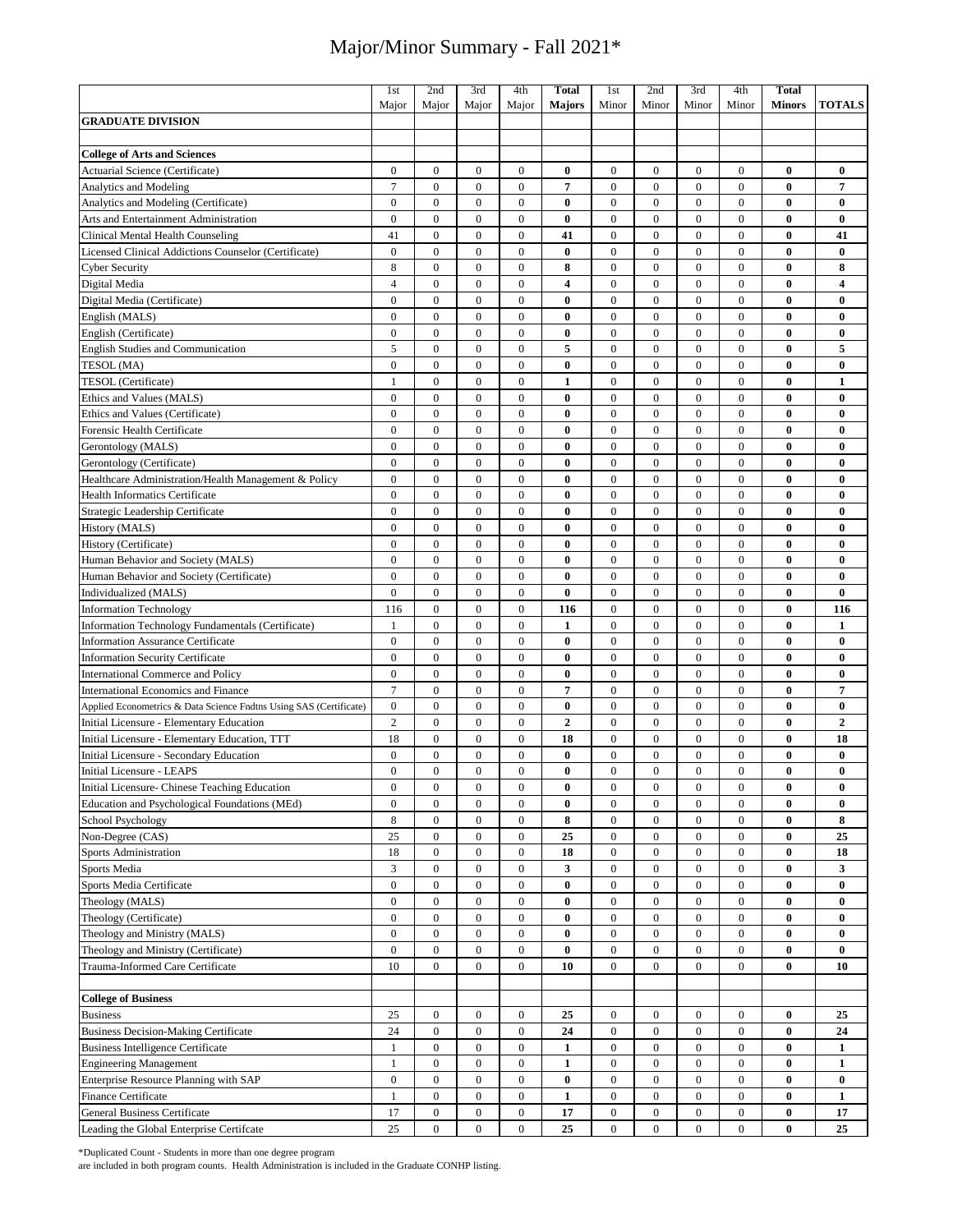|                                                  | 1st              | 2nd              | 3rd              | 4th              | <b>Total</b>     | 1st              | 2nd              | 3rd              | 4th              | Total            |                  |
|--------------------------------------------------|------------------|------------------|------------------|------------------|------------------|------------------|------------------|------------------|------------------|------------------|------------------|
|                                                  | Major            | Major            | Major            | Major            | <b>Majors</b>    | Minor            | Minor            | Minor            | Minor            | <b>Minors</b>    | <b>TOTALS</b>    |
| Management Certificate                           | 6                | $\mathbf{0}$     | $\boldsymbol{0}$ | $\boldsymbol{0}$ | 6                | $\boldsymbol{0}$ | $\mathbf{0}$     | $\mathbf{0}$     | $\overline{0}$   | $\bf{0}$         | 6                |
|                                                  |                  |                  |                  |                  |                  |                  |                  |                  |                  |                  |                  |
| <b>College of Nursing and Health Professions</b> |                  |                  |                  |                  |                  |                  |                  |                  |                  |                  |                  |
| Doctor of Nursing Practice                       | 33               | $\boldsymbol{0}$ | $\boldsymbol{0}$ | $\boldsymbol{0}$ | 33               | $\boldsymbol{0}$ | $\boldsymbol{0}$ | $\mathbf{0}$     | $\mathbf{0}$     | $\overline{0}$   | 33               |
| Post-MSN Doctorate in Nursing Practice           | 6                | $\mathbf{0}$     | $\mathbf{0}$     | $\boldsymbol{0}$ | 6                | $\boldsymbol{0}$ | $\mathbf{0}$     | $\mathbf{0}$     | $\mathbf{0}$     | $\mathbf{0}$     | 6                |
| Post-Professional Occupational Therapy Doctorate | 11               | $\boldsymbol{0}$ | $\boldsymbol{0}$ | $\boldsymbol{0}$ | 11               | $\boldsymbol{0}$ | $\boldsymbol{0}$ | $\boldsymbol{0}$ | $\boldsymbol{0}$ | $\mathbf{0}$     | 11               |
| <b>Health Administration</b>                     | 18               | $\boldsymbol{0}$ | $\boldsymbol{0}$ | $\boldsymbol{0}$ | 18               | $\boldsymbol{0}$ | $\boldsymbol{0}$ | $\boldsymbol{0}$ | $\mathbf{0}$     | $\mathbf{0}$     | 18               |
| Joint MSN/MHA                                    | $\mathbf{1}$     | $\mathbf{0}$     | $\boldsymbol{0}$ | $\boldsymbol{0}$ | 1                | $\boldsymbol{0}$ | $\mathbf{0}$     | $\mathbf{0}$     | $\mathbf{0}$     | $\mathbf{0}$     | 1                |
| <b>MSN: Nurse Educator</b>                       | $\overline{c}$   | $\mathbf{0}$     | $\mathbf{0}$     | $\boldsymbol{0}$ | $\boldsymbol{2}$ | $\boldsymbol{0}$ | $\mathbf{0}$     | $\mathbf{0}$     | $\mathbf{0}$     | $\mathbf{0}$     | $\mathbf{2}$     |
|                                                  |                  |                  |                  |                  |                  |                  |                  |                  |                  |                  |                  |
| Non-Degree (CON)                                 | $\mathbf{1}$     | $\boldsymbol{0}$ | $\boldsymbol{0}$ | $\boldsymbol{0}$ | $\mathbf{1}$     | $\boldsymbol{0}$ | $\boldsymbol{0}$ | $\boldsymbol{0}$ | $\boldsymbol{0}$ | $\mathbf{0}$     | 1                |
| <b>Nursing Education Certificate</b>             | $\boldsymbol{0}$ | $\mathbf{0}$     | $\boldsymbol{0}$ | $\boldsymbol{0}$ | $\bf{0}$         | $\boldsymbol{0}$ | $\boldsymbol{0}$ | $\boldsymbol{0}$ | $\boldsymbol{0}$ | $\mathbf{0}$     | $\bf{0}$         |
| <b>Physician Assistant Studies</b>               | 55               | $\boldsymbol{0}$ | $\boldsymbol{0}$ | $\boldsymbol{0}$ | 55               | $\boldsymbol{0}$ | $\boldsymbol{0}$ | $\boldsymbol{0}$ | $\boldsymbol{0}$ | $\boldsymbol{0}$ | 55               |
| Public Health                                    | 3                | $\mathbf{0}$     | $\mathbf{0}$     | $\mathbf{0}$     | 3                | $\boldsymbol{0}$ | $\overline{0}$   | $\mathbf{0}$     | $\mathbf{0}$     | $\mathbf{0}$     | 3                |
|                                                  |                  |                  |                  |                  |                  |                  |                  |                  |                  |                  |                  |
| <b>Graduate Division Totals</b>                  | 504              | $\bf{0}$         | $\bf{0}$         | $\bf{0}$         | 504              | $\bf{0}$         | $\bf{0}$         | $\bf{0}$         | $\bf{0}$         | $\bf{0}$         | 504              |
|                                                  |                  |                  |                  |                  |                  |                  |                  |                  |                  |                  |                  |
| UNDERGRADUATE DIVISION                           |                  |                  |                  |                  |                  |                  |                  |                  |                  |                  |                  |
|                                                  |                  |                  |                  |                  |                  |                  |                  |                  |                  |                  |                  |
| <b>College of Arts and Sciences</b>              |                  |                  |                  |                  |                  |                  |                  |                  |                  |                  |                  |
| <b>Applied Statistics (Minor)</b>                | $\overline{0}$   | $\boldsymbol{0}$ | $\boldsymbol{0}$ | $\boldsymbol{0}$ | $\bf{0}$         | $\sqrt{5}$       | 1                | $\boldsymbol{0}$ | $\mathbf{0}$     | 6                | 6                |
| <b>Business Administration (Minor)</b>           | $\overline{0}$   | $\mathbf{0}$     | $\overline{0}$   | $\overline{0}$   | $\bf{0}$         | 24               | $\mathbf{1}$     | $\mathbf{0}$     | $\mathbf{0}$     | 25               | 25               |
| Cinema and Media Studies (Minor)                 | $\boldsymbol{0}$ | $\boldsymbol{0}$ | $\boldsymbol{0}$ | $\boldsymbol{0}$ | $\bf{0}$         | $\sqrt{2}$       | $\boldsymbol{0}$ | $\bf{0}$         | $\mathbf{0}$     | $\overline{2}$   | $\boldsymbol{2}$ |
| <b>Environmental Studies (Minor)</b>             | $\overline{0}$   | $\boldsymbol{0}$ | $\boldsymbol{0}$ | $\boldsymbol{0}$ | $\bf{0}$         | $\sqrt{2}$       | $\boldsymbol{0}$ | $\mathbf{0}$     | $\mathbf{0}$     | $\boldsymbol{2}$ | $\mathbf 2$      |
| Ethnic Studies (Minor)                           | $\overline{0}$   | $\mathbf{0}$     | $\mathbf{0}$     | $\boldsymbol{0}$ | $\bf{0}$         | $\boldsymbol{0}$ | $\boldsymbol{0}$ | $\bf{0}$         | $\mathbf{0}$     | $\bf{0}$         | $\bf{0}$         |
|                                                  | $\overline{0}$   | $\mathbf{0}$     | $\overline{0}$   | $\overline{0}$   | $\bf{0}$         | $\sqrt{2}$       | $\mathbf{1}$     | $\mathbf{0}$     | $\mathbf{0}$     | $\mathbf{3}$     | $\mathbf{3}$     |
| Forensic Science (Minor)                         |                  | $\mathbf{0}$     | $\mathbf{0}$     |                  |                  |                  |                  | $\mathbf{0}$     | $\mathbf{0}$     |                  |                  |
| Gender Studies (Minor)                           | $\overline{0}$   |                  |                  | $\boldsymbol{0}$ | $\bf{0}$         | $\boldsymbol{0}$ | $\boldsymbol{0}$ |                  |                  | $\bf{0}$         | $\bf{0}$         |
| Human Aging (Minor)                              | $\overline{0}$   | $\mathbf{0}$     | $\overline{0}$   | $\overline{0}$   | $\bf{0}$         | $\mathbf{1}$     | $\boldsymbol{0}$ | $\mathbf{0}$     | $\mathbf{0}$     | $\mathbf{1}$     | $\mathbf{1}$     |
| <b>Fundamentals of Business</b>                  | $\overline{0}$   | $\mathbf{0}$     | $\mathbf{0}$     | $\boldsymbol{0}$ | $\bf{0}$         | 19               | $\overline{7}$   | $\mathbf{0}$     | $\mathbf{0}$     | 26               | 26               |
| Neuroscience (Minor)                             | $\overline{0}$   | $\overline{0}$   | $\overline{0}$   | $\overline{0}$   | $\bf{0}$         | 16               | 5                | $\overline{2}$   | $\mathbf{0}$     | 23               | 23               |
| Peace & Social Justice Studies (Minor)           | $\boldsymbol{0}$ | $\boldsymbol{0}$ | $\boldsymbol{0}$ | $\boldsymbol{0}$ | $\bf{0}$         | $\boldsymbol{0}$ | $\boldsymbol{0}$ | $\boldsymbol{0}$ | $\boldsymbol{0}$ | $\bf{0}$         | $\bf{0}$         |
| Philanthropic Leadership and Service (Minor)     | $\overline{0}$   | $\mathbf{0}$     | $\mathbf{0}$     | $\overline{0}$   | $\bf{0}$         | 4                | $\overline{2}$   | 0                | $\mathbf 0$      | 6                | 6                |
| <b>Urban Studies (Minor)</b>                     | $\overline{0}$   | $\mathbf{0}$     | $\mathbf{0}$     | $\mathbf{0}$     | $\bf{0}$         | $\boldsymbol{0}$ | $\mathbf{0}$     | $\mathbf{0}$     | $\mathbf{0}$     | $\bf{0}$         | $\bf{0}$         |
| Military Leadership-Air Force (Minor)            | $\overline{0}$   | $\mathbf{0}$     | $\mathbf{0}$     | $\boldsymbol{0}$ | $\bf{0}$         | $\overline{c}$   | 1                | $\mathbf{0}$     | $\mathbf{0}$     | 3                | 3                |
| Military Leadership-Army (Minor)                 | $\overline{0}$   | $\mathbf{0}$     | $\boldsymbol{0}$ | $\boldsymbol{0}$ | $\bf{0}$         | $\boldsymbol{0}$ | $\boldsymbol{0}$ | $\mathbf{0}$     | $\mathbf{0}$     | $\bf{0}$         | $\bf{0}$         |
| Communication and Expressive Arts (AA)           | $\mathbf{1}$     | $\boldsymbol{0}$ | $\boldsymbol{0}$ | $\boldsymbol{0}$ | 1                | $\boldsymbol{0}$ | $\mathbf{0}$     | $\mathbf{0}$     | $\mathbf{0}$     | $\bf{0}$         | 1                |
| Culture & Humanity (AA)                          | $\boldsymbol{0}$ | $\boldsymbol{0}$ | $\boldsymbol{0}$ | $\boldsymbol{0}$ | $\bf{0}$         | $\boldsymbol{0}$ | $\boldsymbol{0}$ | $\boldsymbol{0}$ | $\boldsymbol{0}$ | $\bf{0}$         | $\bf{0}$         |
| General Science (AS)                             | $\mathbf{1}$     | $\boldsymbol{0}$ | $\boldsymbol{0}$ | $\boldsymbol{0}$ | $\mathbf{1}$     | $\boldsymbol{0}$ | $\boldsymbol{0}$ | $\boldsymbol{0}$ | $\boldsymbol{0}$ | $\bf{0}$         | $\mathbf{1}$     |
| Social and Behavioral Science (AA)               | $\overline{0}$   | $\mathbf{0}$     | $\boldsymbol{0}$ | $\boldsymbol{0}$ | $\bf{0}$         | $\boldsymbol{0}$ | $\boldsymbol{0}$ | $\boldsymbol{0}$ | $\boldsymbol{0}$ | $\bf{0}$         | $\bf{0}$         |
| Professional Studies (Minor)                     | $\boldsymbol{0}$ | $\boldsymbol{0}$ | $\boldsymbol{0}$ | $\boldsymbol{0}$ | $\bf{0}$         | $\boldsymbol{0}$ | $\boldsymbol{0}$ | $\boldsymbol{0}$ | $\mathbf{0}$     | $\bf{0}$         | $\bf{0}$         |
| <b>Actuarial Science</b>                         | 17               | $\boldsymbol{0}$ | $\boldsymbol{0}$ | $\boldsymbol{0}$ | 17               | $\boldsymbol{0}$ | $\mathbf{1}$     | $\mathbf{0}$     | $\overline{0}$   | $\mathbf{1}$     | 18               |
|                                                  | 31               | $\sqrt{2}$       | $\boldsymbol{0}$ | $\boldsymbol{0}$ | 33               | $\overline{7}$   |                  | $\mathbf{0}$     | $\mathbf{0}$     | 8                |                  |
| Art                                              |                  |                  |                  |                  |                  |                  | $\mathbf{1}$     |                  |                  |                  | 41               |
| Art with Sec Ed                                  | $\mathbf{1}$     | $\boldsymbol{0}$ | $\boldsymbol{0}$ | $\boldsymbol{0}$ | 1                | $\boldsymbol{0}$ | $\bf{0}$         | $\bf{0}$         | $\bf{0}$         | $\bf{0}$         | 1                |
| Biology                                          | 112              | 11               | $\boldsymbol{0}$ | $\boldsymbol{0}$ | 123              | 14               | $\sqrt{2}$       | $\mathbf{1}$     | $\boldsymbol{0}$ | 17               | 140              |
| Biology with Sec Ed                              | 1                | $\bf{0}$         | $\bf{0}$         | $\boldsymbol{0}$ | 1                | $\bf{0}$         | $\bf{0}$         | $\mathbf{0}$     | $\mathbf{0}$     | $\bf{0}$         | 1                |
| Human Biology (Minor)                            | $\boldsymbol{0}$ | $\boldsymbol{0}$ | $\boldsymbol{0}$ | $\boldsymbol{0}$ | $\bf{0}$         | 34               | $\overline{4}$   | $\bf{0}$         | $\boldsymbol{0}$ | 38               | 38               |
| Chemistry                                        | 33               | 33               | $\boldsymbol{0}$ | $\boldsymbol{0}$ | 66               | 34               | 6                | 1                | $\boldsymbol{0}$ | 41               | 107              |
| Chemistry with Sec Ed                            | $\overline{c}$   | $\bf{0}$         | $\bf{0}$         | $\bf{0}$         | $\mathbf{2}$     | $\boldsymbol{0}$ | $\mathbf{0}$     | $\mathbf{0}$     | $\boldsymbol{0}$ | $\bf{0}$         | 2                |
| Biochemistry                                     | 24               | $\boldsymbol{0}$ | $\boldsymbol{0}$ | $\boldsymbol{0}$ | 24               | $\boldsymbol{0}$ | $\boldsymbol{0}$ | $\boldsymbol{0}$ | $\boldsymbol{0}$ | $\bf{0}$         | 24               |
| Communication                                    | 46               | $10\,$           | $\boldsymbol{0}$ | $\boldsymbol{0}$ | 56               | 17               | $\mathfrak{Z}$   | $\boldsymbol{0}$ | $\boldsymbol{0}$ | 20               | 76               |
| Digital Media                                    | 15               | $\mathbf{1}$     | $\boldsymbol{0}$ | $\boldsymbol{0}$ | 16               | $\boldsymbol{7}$ | $\mathfrak{Z}$   | $\boldsymbol{0}$ | $\boldsymbol{0}$ | 10               | 26               |
| Journalism (Minor)                               | $\overline{0}$   | $\boldsymbol{0}$ | $\boldsymbol{0}$ | $\boldsymbol{0}$ | $\bf{0}$         | 1                | 1                | $\boldsymbol{0}$ | $\boldsymbol{0}$ | $\overline{2}$   | $\mathbf{2}$     |
| Public Relations (Minor)                         | $\overline{0}$   | $\boldsymbol{0}$ | $\boldsymbol{0}$ | $\boldsymbol{0}$ | $\bf{0}$         | $\sqrt{5}$       | $\boldsymbol{0}$ | $\boldsymbol{0}$ | $\boldsymbol{0}$ | 5                | 5                |
| Computer Science                                 | 69               | $\overline{4}$   | $\boldsymbol{0}$ | $\boldsymbol{0}$ | 73               | 19               | $\overline{4}$   | $\boldsymbol{0}$ | $\boldsymbol{0}$ | 23               | 96               |
| Data Science                                     | 16               | $\mathbf{1}$     | $\mathbf{1}$     | $\boldsymbol{0}$ | 18               | $\boldsymbol{0}$ | $\boldsymbol{2}$ | $\boldsymbol{0}$ | $\boldsymbol{0}$ | $\boldsymbol{2}$ | 20               |
| Economics                                        | 8                | 6                | $\boldsymbol{0}$ | $\boldsymbol{0}$ | 14               | 9                | $\overline{c}$   | $\boldsymbol{0}$ | $\boldsymbol{0}$ | 11               | 25               |
|                                                  |                  |                  |                  |                  |                  |                  |                  |                  |                  |                  |                  |
| Economics & Computer Analysis                    | $\overline{0}$   | $\boldsymbol{0}$ | $\boldsymbol{0}$ | $\boldsymbol{0}$ | $\bf{0}$         | $\boldsymbol{0}$ | $\boldsymbol{0}$ | $\boldsymbol{0}$ | $\boldsymbol{0}$ | $\bf{0}$         | $\bf{0}$         |
| <b>Elementary Education</b>                      | 54               | $\boldsymbol{0}$ | $\boldsymbol{0}$ | $\bf{0}$         | 54               | $\mathfrak{Z}$   | $\boldsymbol{0}$ | $\boldsymbol{0}$ | $\boldsymbol{0}$ | $\mathbf{3}$     | 57               |
| Secondary Education*                             | $\overline{0}$   | 29               | $\boldsymbol{0}$ | $\boldsymbol{0}$ | 29               | $\boldsymbol{0}$ | $\boldsymbol{0}$ | $\boldsymbol{0}$ | $\boldsymbol{0}$ | $\bf{0}$         | 29               |
| Special Education (Minor)                        | $\overline{0}$   | $\boldsymbol{0}$ | $\boldsymbol{0}$ | $\boldsymbol{0}$ | $\bf{0}$         | 14               | 1                | 1                | $\mathbf{0}$     | 16               | 16               |
| English                                          | 17               | $\boldsymbol{2}$ | $\boldsymbol{0}$ | $\boldsymbol{0}$ | 19               | $\mathbf{1}$     | $\boldsymbol{0}$ | $\mathbf{0}$     | $\boldsymbol{0}$ | 1                | 20               |
| English with Sec Ed                              | 6                | $\boldsymbol{0}$ | $\boldsymbol{0}$ | $\boldsymbol{0}$ | 6                | $\boldsymbol{0}$ | $\boldsymbol{0}$ | $\boldsymbol{0}$ | $\boldsymbol{0}$ | $\bf{0}$         | 6                |
| <b>Creative Writing</b>                          | 10               | $\sqrt{4}$       | $\boldsymbol{0}$ | $\boldsymbol{0}$ | 14               | 3                | $\mathbf{1}$     | $\boldsymbol{0}$ | $\mathbf{0}$     | $\boldsymbol{4}$ | 18               |
| Professional Writing                             | $\overline{4}$   | $\mathbf{1}$     | $\bf{0}$         | $\overline{0}$   | 5                | $\mathbf{2}$     | $\boldsymbol{0}$ | $\bf{0}$         | $\overline{0}$   | $\mathbf{2}$     | 7                |

\*Duplicated Count - Students in more than one degree program

are included in both program counts. Health Administration is included in the Graduate CONHP listing.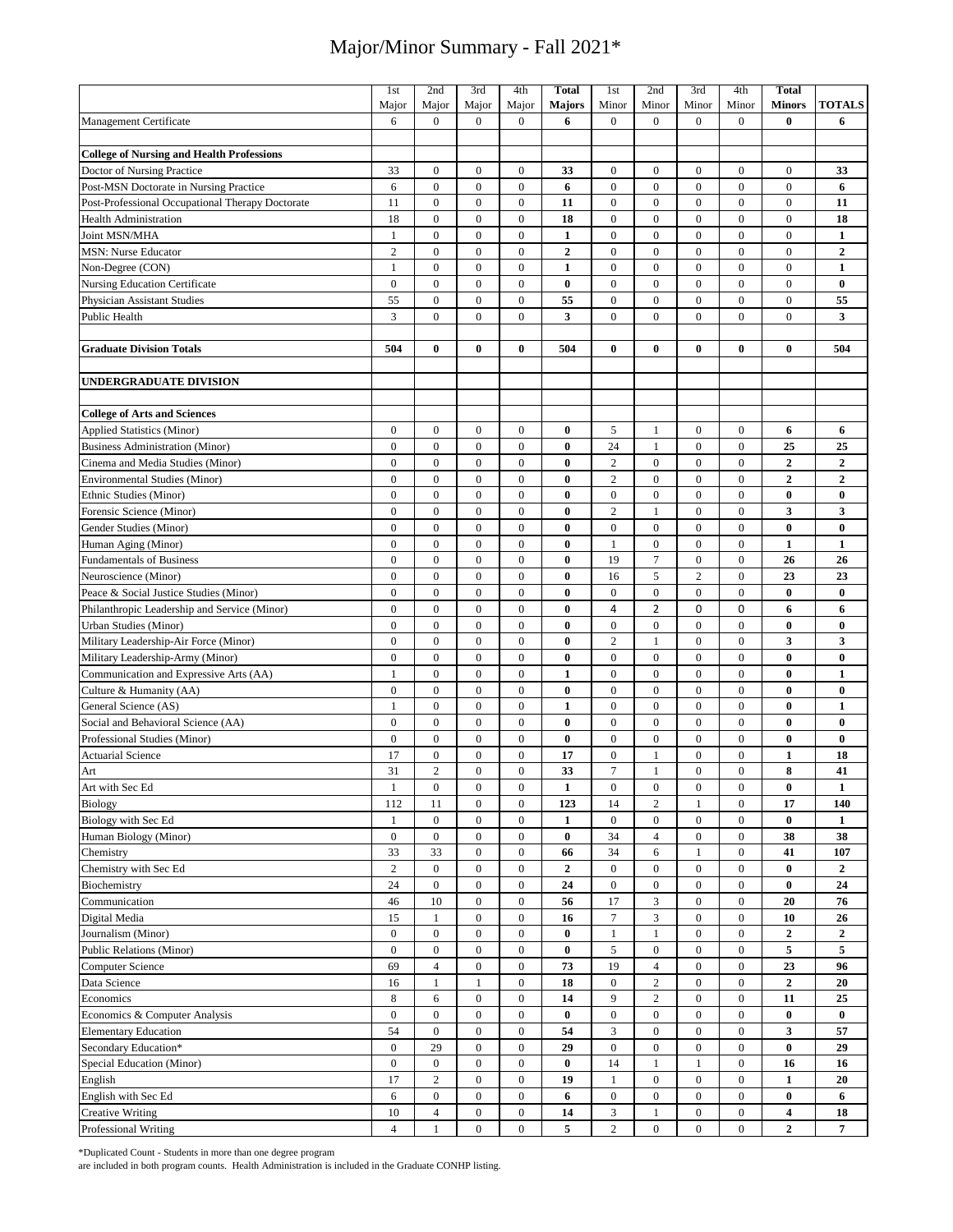|                                                        | 1st              | 2nd              | 3rd              | 4th              | <b>Total</b>            | 1st              | 2nd              | 3rd              | 4th              | <b>Total</b>            |                         |
|--------------------------------------------------------|------------------|------------------|------------------|------------------|-------------------------|------------------|------------------|------------------|------------------|-------------------------|-------------------------|
|                                                        | Major            | Major            | Major            | Major            | <b>Majors</b>           | Minor            | Minor            | Minor            | Minor            | <b>Minors</b>           | <b>TOTALS</b>           |
| TESOL (Minor)                                          | $\boldsymbol{0}$ | $\boldsymbol{0}$ | $\boldsymbol{0}$ | $\boldsymbol{0}$ | $\bf{0}$                | $\overline{4}$   | 1                | 1                | $\overline{0}$   | 6                       | 6                       |
| <b>Environmental Science</b>                           | 14               | 5                | $\boldsymbol{0}$ | $\boldsymbol{0}$ | 19                      | $\mathbf{0}$     | $\mathbf{0}$     | $\mathbf{0}$     | $\overline{0}$   | $\bf{0}$                | 19                      |
| Exploratory (CAS)                                      | 57               | $\boldsymbol{0}$ | $\boldsymbol{0}$ | $\boldsymbol{0}$ | 57                      | $\boldsymbol{0}$ | $\mathbf{0}$     | $\boldsymbol{0}$ | $\mathbf{0}$     | $\bf{0}$                | 57                      |
| Chinese (Minor)                                        | $\mathbf{0}$     | $\boldsymbol{0}$ | $\mathbf{0}$     | $\mathbf{0}$     | $\bf{0}$                | 10               | $\mathbf{0}$     | $\mathbf{0}$     | $\overline{0}$   | 10                      | 10                      |
|                                                        |                  |                  |                  |                  |                         | $\overline{4}$   |                  |                  |                  |                         |                         |
| Classics/Greek and Roman Studies                       | 1                | $\mathbf{1}$     | $\boldsymbol{0}$ | $\boldsymbol{0}$ | $\mathbf{2}$            |                  | $\mathbf{0}$     | $\boldsymbol{0}$ | $\boldsymbol{0}$ | $\overline{\mathbf{4}}$ | 6                       |
| French                                                 | 3                | $\overline{4}$   | $\overline{0}$   | $\mathbf{0}$     | 7                       | $\,$ 8 $\,$      | $\overline{0}$   | $\mathbf{0}$     | $\overline{0}$   | 8                       | 15                      |
| German                                                 | 5                | $\overline{7}$   | $\mathbf{1}$     | $\boldsymbol{0}$ | 13                      | 11               | $\overline{4}$   | $\mathbf{0}$     | $\mathbf{0}$     | 15                      | 28                      |
| Japanese (Minor)                                       | $\boldsymbol{0}$ | $\overline{0}$   | $\boldsymbol{0}$ | $\overline{0}$   | $\bf{0}$                | $\overline{4}$   | $\mathbf{0}$     | $\mathbf{0}$     | $\overline{0}$   | $\overline{\mathbf{4}}$ | $\overline{\mathbf{4}}$ |
| Spanish                                                | $\overline{c}$   | 12               | $\mathbf{1}$     | $\overline{0}$   | 15                      | 60               | $\overline{2}$   | 1                | $\mathbf{0}$     | 63                      | 78                      |
| Spanish with Sec Ed                                    | $\sqrt{2}$       | $\mathbf{0}$     | $\overline{0}$   | $\overline{0}$   | $\boldsymbol{2}$        | $\mathbf{0}$     | $\mathbf{0}$     | $\mathbf{0}$     | $\overline{0}$   | $\bf{0}$                | $\mathbf 2$             |
| Geography                                              | 9                | $\mathbf{2}$     | $\boldsymbol{0}$ | $\boldsymbol{0}$ | 11                      | $\overline{c}$   | $\mathbf{1}$     | $\mathbf{0}$     | $\overline{0}$   | 3                       | 14                      |
| Geography with Sec Ed                                  | 1                | $\mathbf{0}$     | $\mathbf{0}$     | $\mathbf{0}$     | $\mathbf{1}$            | $\boldsymbol{0}$ | $\boldsymbol{0}$ | $\mathbf{0}$     | $\mathbf{0}$     | $\bf{0}$                | $\mathbf{1}$            |
| Geographic Information Systems (Minor)                 | $\boldsymbol{0}$ | $\boldsymbol{0}$ | $\boldsymbol{0}$ | $\boldsymbol{0}$ | $\bf{0}$                | 9                | 1                | $\mathbf{0}$     | $\mathbf{0}$     | 10                      | 10                      |
| Meteorology                                            | 81               | $\boldsymbol{0}$ | $\boldsymbol{0}$ | $\boldsymbol{0}$ | 81                      | 3                | $\overline{c}$   | $\mathbf{0}$     | $\mathbf{0}$     | 5                       | 86                      |
| History                                                | 22               | $\boldsymbol{0}$ | $\mathbf{1}$     | $\boldsymbol{0}$ | 23                      | 12               | $\boldsymbol{0}$ | $\mathbf{0}$     | $\mathbf{0}$     | 12                      | 35                      |
| History with Sec Ed                                    | 10               | $\boldsymbol{0}$ | $\boldsymbol{0}$ | $\boldsymbol{0}$ | 10                      | $\boldsymbol{0}$ | $\boldsymbol{0}$ | $\boldsymbol{0}$ | $\mathbf{0}$     | $\bf{0}$                | 10                      |
|                                                        |                  |                  |                  |                  |                         |                  |                  |                  |                  |                         |                         |
| Humanities (Complementary Major)                       | $\mathbf{0}$     | $\mathbf{1}$     | $\mathbf{0}$     | $\boldsymbol{0}$ | $\mathbf{1}$            | 11               | $\overline{c}$   | $\overline{c}$   | $\mathbf{0}$     | 15                      | 16                      |
| Individualized (CAS)                                   | 8                | $\overline{c}$   | $\boldsymbol{0}$ | $\boldsymbol{0}$ | 10                      | $\sqrt{2}$       | $\boldsymbol{0}$ | $\mathbf{1}$     | $\mathbf{0}$     | 3                       | 13                      |
| Chinese & Japanese Studies                             | $\mathbf{1}$     | 3                | $\boldsymbol{0}$ | $\boldsymbol{0}$ | $\overline{\mathbf{4}}$ | $\boldsymbol{0}$ | $\mathbf{1}$     | $\boldsymbol{0}$ | $\mathbf{0}$     | $\mathbf{1}$            | 5                       |
| Chinese & Japanese Studies with Sec Ed                 | $\mathbf{1}$     | $\boldsymbol{0}$ | $\boldsymbol{0}$ | $\boldsymbol{0}$ | $\mathbf{1}$            | $\boldsymbol{0}$ | $\boldsymbol{0}$ | $\boldsymbol{0}$ | $\boldsymbol{0}$ | $\bf{0}$                | 1                       |
| Global Service                                         | $\overline{4}$   | 3                | $\mathbf{1}$     | $\boldsymbol{0}$ | 8                       | $\boldsymbol{0}$ | $\boldsymbol{0}$ | $\boldsymbol{0}$ | $\bf{0}$         | $\bf{0}$                | 8                       |
| Global Studies: Asian Studies                          | $\mathbf{1}$     | $\boldsymbol{0}$ | $\boldsymbol{0}$ | $\boldsymbol{0}$ | $\mathbf{1}$            | $\boldsymbol{0}$ | $\mathbf{0}$     | $\mathbf{0}$     | $\overline{0}$   | $\bf{0}$                | $\mathbf{1}$            |
| International Economics & Cultural Affairs             | 3                | 3                | $\boldsymbol{0}$ | $\boldsymbol{0}$ | 6                       | $\boldsymbol{0}$ | $\mathbf{0}$     | $\overline{0}$   | 0                | $\bf{0}$                | 6                       |
| Latin American/Latino Studies (Minor)                  | $\boldsymbol{0}$ | $\boldsymbol{0}$ | $\boldsymbol{0}$ | $\boldsymbol{0}$ | $\bf{0}$                | $\boldsymbol{0}$ | $\boldsymbol{0}$ | $\boldsymbol{0}$ | $\boldsymbol{0}$ | $\bf{0}$                | $\bf{0}$                |
| Middle East Studies (Minor)                            | $\boldsymbol{0}$ | $\boldsymbol{0}$ | $\boldsymbol{0}$ | $\boldsymbol{0}$ | $\bf{0}$                | $\mathbf{1}$     | $\boldsymbol{0}$ | $\boldsymbol{0}$ | $\boldsymbol{0}$ | $\mathbf{1}$            | $\mathbf{1}$            |
| Mathematics                                            | 9                | 10               | $\boldsymbol{0}$ | $\boldsymbol{0}$ | 19                      | 96               | 23               | $\mathbf{1}$     | $\boldsymbol{0}$ | 120                     | 139                     |
| Mathematics with Sec Ed                                | $\sqrt{5}$       | $\boldsymbol{0}$ | $\boldsymbol{0}$ | $\boldsymbol{0}$ | 5                       | $\boldsymbol{0}$ | $\mathbf{0}$     | $\mathbf{0}$     | $\mathbf{0}$     | $\bf{0}$                | 5                       |
|                                                        | $\overline{4}$   | $\sqrt{2}$       | $\boldsymbol{0}$ | $\boldsymbol{0}$ | 6                       | $\boldsymbol{0}$ | $\boldsymbol{0}$ | $\boldsymbol{0}$ | $\boldsymbol{0}$ | $\bf{0}$                | 6                       |
| <b>Statistics</b><br>Music                             | 16               | $\overline{4}$   | $\mathbf{1}$     | $\boldsymbol{0}$ | 21                      | 21               | $\mathbf{1}$     | $\mathbf{0}$     | $\overline{0}$   | 22                      | 43                      |
|                                                        |                  |                  |                  |                  |                         |                  |                  |                  |                  |                         |                         |
| Music Education                                        | 30               | $\boldsymbol{0}$ | $\boldsymbol{0}$ | $\boldsymbol{0}$ | 30                      | $\boldsymbol{0}$ | $\boldsymbol{0}$ | $\boldsymbol{0}$ | $\boldsymbol{0}$ | $\bf{0}$                | 30                      |
| Music: Church                                          | $\boldsymbol{0}$ | $\boldsymbol{0}$ | $\boldsymbol{0}$ | $\boldsymbol{0}$ | $\bf{0}$                | $\boldsymbol{0}$ | $\boldsymbol{0}$ | $\boldsymbol{0}$ | $\boldsymbol{0}$ | $\bf{0}$                | $\bf{0}$                |
| Church Music, Organ                                    | $\boldsymbol{0}$ | $\boldsymbol{0}$ | $\boldsymbol{0}$ | $\boldsymbol{0}$ | 0                       | $\boldsymbol{0}$ | $\boldsymbol{0}$ | $\boldsymbol{0}$ | $\boldsymbol{0}$ | $\bf{0}$                | $\bf{0}$                |
| Church Music, Voice                                    | $\boldsymbol{0}$ | $\boldsymbol{0}$ | $\boldsymbol{0}$ | $\boldsymbol{0}$ | $\bf{0}$                | $\boldsymbol{0}$ | $\boldsymbol{0}$ | $\boldsymbol{0}$ | $\boldsymbol{0}$ | $\bf{0}$                | $\bf{0}$                |
| Music: Composition                                     | $\mathbf{1}$     | $\boldsymbol{0}$ | $\boldsymbol{0}$ | $\boldsymbol{0}$ | 1                       | $\boldsymbol{0}$ | $\mathbf{0}$     | $\mathbf{0}$     | $\mathbf{0}$     | 0                       | 1                       |
| Music: Performance                                     | $\mathfrak{Z}$   | $\bf{0}$         | $\boldsymbol{0}$ | $\boldsymbol{0}$ | 3                       | $\boldsymbol{0}$ | $\mathbf{0}$     | $\boldsymbol{0}$ | $\mathbf{0}$     | $\bf{0}$                | 3                       |
| Music Therapy                                          | 9                | $\boldsymbol{0}$ | $\mathbf{0}$     | $\overline{0}$   | 9                       | $\boldsymbol{0}$ | $\overline{0}$   | $\mathbf{0}$     | $\mathbf{0}$     | $\bf{0}$                | 9                       |
| Philosophy                                             | 1                | $\boldsymbol{0}$ | $\boldsymbol{0}$ | $\boldsymbol{0}$ | $\mathbf{1}$            | $\overline{3}$   | $\boldsymbol{0}$ | $\boldsymbol{0}$ | $\bf{0}$         | 3                       | $\overline{\mathbf{4}}$ |
| Ethics and Moral Philosophy (Minor)                    | $\mathbf{0}$     | $\mathbf{0}$     | $\mathbf{0}$     | $\mathbf{0}$     | $\bf{0}$                | $\boldsymbol{0}$ | $\mathbf{0}$     | $\mathbf{0}$     | $\mathbf{0}$     | $\bf{0}$                | $\bf{0}$                |
| History and Philosophy of Science (Minor)              | $\mathbf{0}$     | $\boldsymbol{0}$ | $\boldsymbol{0}$ | $\boldsymbol{0}$ | $\bf{0}$                | $\boldsymbol{0}$ | $\mathbf{0}$     | $\boldsymbol{0}$ | $\bf{0}$         | $\bf{0}$                | $\bf{0}$                |
| History of Western Philosophy (Minor)                  | $\mathbf{0}$     | $\overline{0}$   | $\overline{0}$   | $\overline{0}$   | $\bf{0}$                | $\boldsymbol{0}$ | $\overline{0}$   | $\mathbf{0}$     | $\overline{0}$   | $\bf{0}$                | $\bf{0}$                |
| Philsophy of Religion (Minor)                          | $\mathbf{0}$     | $\overline{0}$   | $\overline{0}$   | $\overline{0}$   | $\bf{0}$                | $\mathbf{1}$     | $\mathbf{0}$     | $\mathbf{0}$     | $\overline{0}$   | $\mathbf{1}$            | $\mathbf{1}$            |
|                                                        |                  |                  |                  |                  |                         |                  |                  |                  |                  |                         |                         |
| Physical Education                                     | $\overline{4}$   | $\boldsymbol{0}$ | $\boldsymbol{0}$ | $\boldsymbol{0}$ | 4                       | $\overline{c}$   | $\boldsymbol{0}$ | $\boldsymbol{0}$ | $\boldsymbol{0}$ | 2                       | 6                       |
| PE: Exercise Science (Kinesiology: Exercise Science)   | 50               | $\mathbf{1}$     | $\boldsymbol{0}$ | $\boldsymbol{0}$ | 51                      | $\overline{c}$   | $\mathbf{0}$     | $\mathbf{0}$     | $\overline{0}$   | $\overline{2}$          | 53                      |
| PE: Sports Management (Kinesiology: Sports Management) | 31               | 3                | $\boldsymbol{0}$ | $\boldsymbol{0}$ | 34                      | 8                | $\boldsymbol{0}$ | $\boldsymbol{0}$ | $\boldsymbol{0}$ | 8                       | 42                      |
| PE: Teacher Education                                  | $\bf{0}$         | $\boldsymbol{0}$ | $\overline{0}$   | $\boldsymbol{0}$ | $\bf{0}$                | $\boldsymbol{0}$ | $\bf{0}$         | $\boldsymbol{0}$ | $\overline{0}$   | $\bf{0}$                | $\bf{0}$                |
| Coaching Education (Minor)                             | $\boldsymbol{0}$ | $\boldsymbol{0}$ | $\boldsymbol{0}$ | $\boldsymbol{0}$ | $\bf{0}$                | $\boldsymbol{0}$ | 3                | $\mathbf{0}$     | $\boldsymbol{0}$ | 3                       | 3                       |
| Health and Safety (Minor)                              | $\boldsymbol{0}$ | $\boldsymbol{0}$ | $\boldsymbol{0}$ | $\boldsymbol{0}$ | $\bf{0}$                | $\mathbf{1}$     | $\overline{0}$   | $\overline{2}$   | $\overline{0}$   | $\mathbf{3}$            | 3                       |
| Physics                                                | 9                | $\tau$           | $\boldsymbol{0}$ | $\boldsymbol{0}$ | 16                      | 3                | $\overline{4}$   | $\boldsymbol{0}$ | $\boldsymbol{0}$ | 7                       | 23                      |
| Astronomy                                              | 10               | $\mathbf{1}$     | $\boldsymbol{0}$ | $\overline{0}$   | 11                      | 3                | $\mathbf{1}$     | $\mathbf{0}$     | $\boldsymbol{0}$ | $\overline{\mathbf{4}}$ | 15                      |
| Physics and Astronomy Education                        | $\boldsymbol{0}$ | $\boldsymbol{0}$ | $\boldsymbol{0}$ | $\boldsymbol{0}$ | $\bf{0}$                | $\boldsymbol{0}$ | $\boldsymbol{0}$ | $\boldsymbol{0}$ | $\boldsymbol{0}$ | $\bf{0}$                | $\bf{0}$                |
| <b>Political Science</b>                               | 34               | $\tau$           | $\overline{0}$   | $\bf{0}$         | 41                      | 10               | $\overline{4}$   | $\bf{0}$         | $\overline{0}$   | 14                      | 55                      |
| International Relations (POLS)                         | 10               | $\,2$            | $\mathbf{1}$     | $\boldsymbol{0}$ | 13                      | $\sqrt{2}$       | $\boldsymbol{0}$ | $\boldsymbol{0}$ | $\overline{0}$   | $\mathbf{2}$            | 15                      |
| Psychology                                             | 110              | 15               | $\overline{0}$   | $\boldsymbol{0}$ | 125                     | 42               | 9                | $\boldsymbol{0}$ | $\overline{0}$   | 51                      | 176                     |
| Social Work                                            | 34               | $\boldsymbol{0}$ | $\boldsymbol{0}$ | $\boldsymbol{0}$ | 34                      | 12               | $\sqrt{2}$       | $\boldsymbol{0}$ | $\boldsymbol{0}$ | 14                      | 48                      |
|                                                        |                  |                  |                  |                  |                         |                  |                  |                  |                  |                         |                         |
| Sociology                                              | $\tau$           | $\overline{c}$   | $\overline{0}$   | $\boldsymbol{0}$ | 9                       | 11               | $\mathfrak{Z}$   | $\mathbf{1}$     | $\overline{0}$   | 15                      | 24                      |
| Sociology: Criminology                                 | 48               | 10               | $\boldsymbol{0}$ | $\boldsymbol{0}$ | 58                      | 12               | $\overline{3}$   | $\boldsymbol{0}$ | $\boldsymbol{0}$ | 15                      | 73                      |
| Theatre                                                | 9                | 6                | $\overline{0}$   | $\overline{0}$   | 15                      | $\overline{c}$   | $\bf{0}$         | $\overline{0}$   | 0                | $\boldsymbol{2}$        | 17                      |
| Acting (Minor)                                         | $\boldsymbol{0}$ | $\boldsymbol{0}$ | $\boldsymbol{0}$ | $\boldsymbol{0}$ | 0                       | 1                | $\mathbf{0}$     | $\mathbf{0}$     | 0                | $\mathbf{1}$            | $\mathbf{1}$            |
| Musical Theatre (Minor)                                | $\mathbf{0}$     | $\boldsymbol{0}$ | $\boldsymbol{0}$ | $\boldsymbol{0}$ | $\bf{0}$                | $\mathbf{0}$     | $\boldsymbol{0}$ | $\boldsymbol{0}$ | 0                | $\bf{0}$                | $\bf{0}$                |
| Theatre Design (Minor)                                 | $\boldsymbol{0}$ | $\boldsymbol{0}$ | $\boldsymbol{0}$ | $\boldsymbol{0}$ | $\bf{0}$                | $\mathbf{1}$     | $\boldsymbol{0}$ | $\boldsymbol{0}$ | 0                | $\mathbf{1}$            | $\mathbf{1}$            |
| Theatre Production (Minor)                             | $\boldsymbol{0}$ | $\boldsymbol{0}$ | $\boldsymbol{0}$ | $\boldsymbol{0}$ | 0                       | $\mathbf{0}$     | $\boldsymbol{0}$ | $\boldsymbol{0}$ | 0                | $\bf{0}$                | 0                       |
| Theology                                               | 3                | $\boldsymbol{2}$ | $\boldsymbol{0}$ | $\boldsymbol{0}$ | 5                       | 3                | $\boldsymbol{0}$ | $\boldsymbol{0}$ | 0                | 3                       | 8                       |
| Theology and Ministry                                  | 8                | $\boldsymbol{0}$ | $\overline{0}$   | $\boldsymbol{0}$ | 8                       | $\bf{0}$         | $\boldsymbol{0}$ | $\boldsymbol{0}$ | $\boldsymbol{0}$ | $\bf{0}$                | 8                       |
|                                                        |                  |                  |                  |                  |                         |                  |                  |                  |                  |                         |                         |

\*Duplicated Count - Students in more than one degree program

are included in both program counts. Health Administration is included in the Graduate CONHP listing.